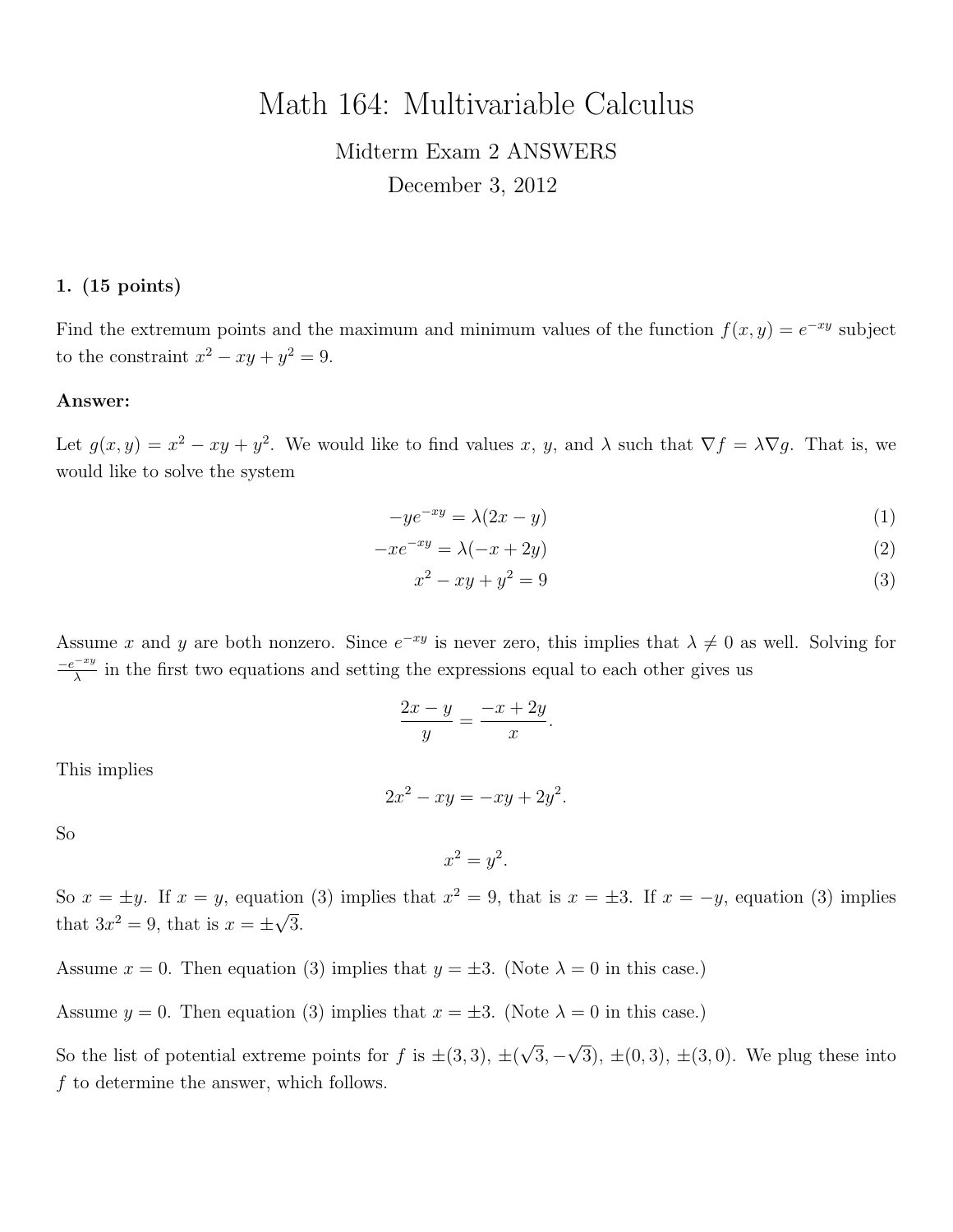The function f has a maximum value of  $e^3$  at  $\pm$ √ 3, − √  $\overline{3}$ , and a minimum value of  $e^{-9}$  at  $\pm(3,3)$ .

## 2. (15 points)

Consider the double integral

$$
\int_0^{\pi/4} \int_0^{1/\cos\theta} r^3 dr d\theta.
$$

(a) Sketch the region of integration.

## Answer:

Note that  $0 \leq \theta \leq \frac{\pi}{4}$  $\frac{\pi}{4}$  and  $0 \leq r \leq \frac{1}{\cos \theta}$  $\frac{1}{\cos \theta}$ . This latter inequality implies that  $r \cos \theta \leq 1$ , that is,  $x \leq 1$ . Therefore, the region is the triangular region in the first quadrant bound by  $y = 0$ ,  $y = x$ , and  $x = 1$ .

(b) Convert the above integral to rectangular coordinates.

## Answer:

The triangular region from part (a) can be described as  $D = \{(x, y) : 0 \le y \le x, 0 \le x \le 1\}$ . Recall that  $r^2 = x^2 + y^2$ . Also, r dr d $\theta$  is the area element dA. So we have

$$
\int_0^{\pi/4} \int_0^{1/\cos\theta} r^3 \, dr \, d\theta = \int_0^{\pi/4} \int_0^{1/\cos\theta} r^2 r \, dr \, d\theta = \iint_D r^2 \, dA = \int_0^1 \int_0^x (x^2 + y^2) \, dy \, dx.
$$

(c) Change the order of integration in rectangular coordinates.

## Answer:

To change the order of integration in our answer to part (b), we'd like the area element  $dA$  to be  $dx dy$ . To do this, describe the triangular region of integration as  $D = \{(x, y) : y \le x \le 1, 0 \le y \le 1\}$ . Then we have

$$
\int_0^{\pi/4} \int_0^{1/\cos\theta} r^3 dr d\theta = \int_0^1 \int_y^1 (x^2 + y^2) dx dy.
$$

(d) Evaluate the integral in any form you desire.

## Answer: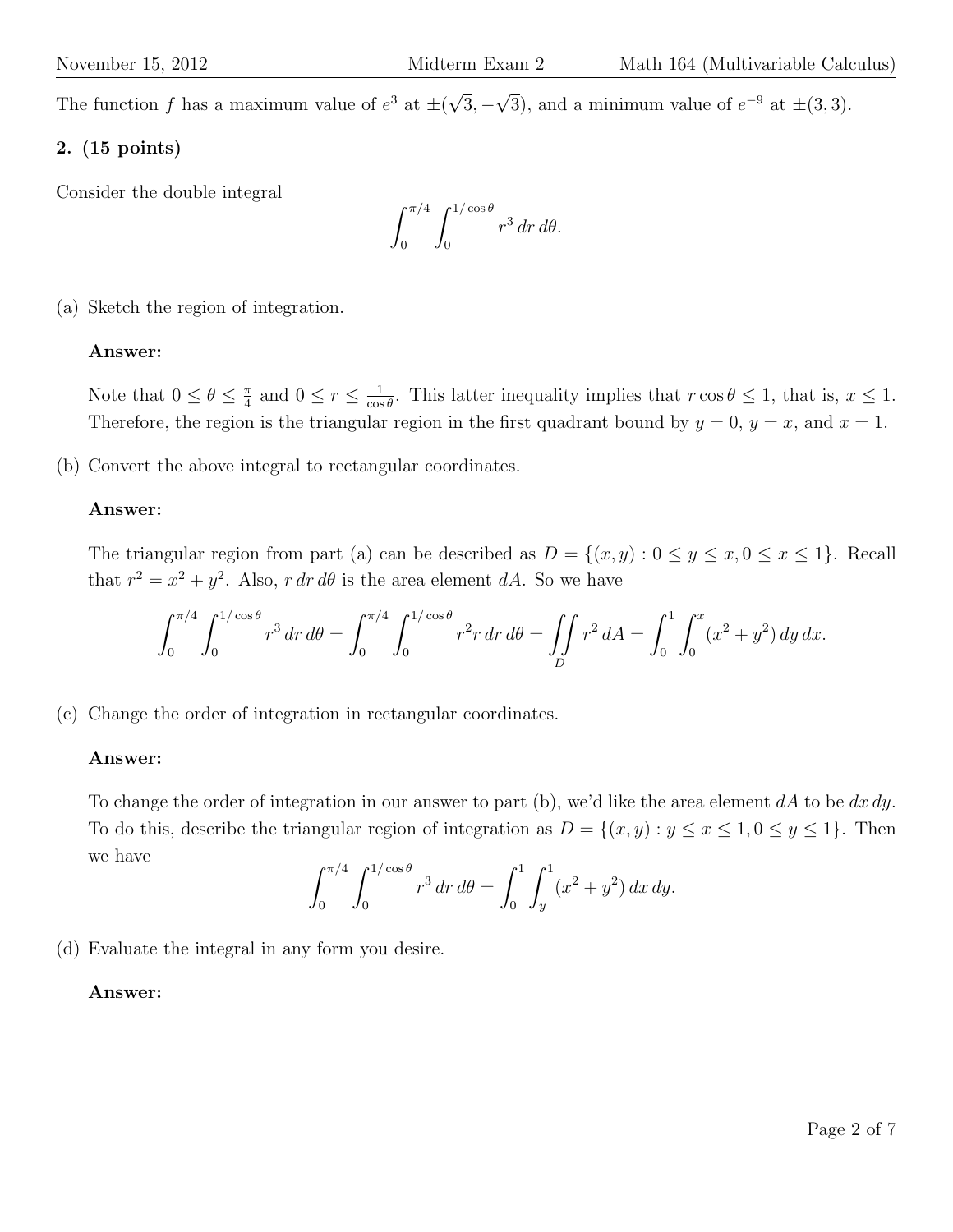We use our answer to part  $(b)$ :

$$
\int_0^{\pi/4} \int_0^{1/\cos \theta} r^3 dr d\theta = \int_0^1 \int_0^x (x^2 + y^2) dy dx
$$
  
= 
$$
\int_0^1 \left( x^2 y + \frac{y^3}{3} \right) \Big|_{y=0}^{y=x} dx
$$
  
= 
$$
\int_0^1 \left( \frac{4}{3} x^3 \right) dx
$$
  
= 
$$
\frac{4}{3} \left( \frac{x^4}{4} \Big|_0^1 \right)
$$
  
= 
$$
\frac{1}{3}
$$

## 3. (15 points)

Consider a lamina that occupies the region in the xy-plane bound by  $x = 0$ ,  $y = 0$  and the parabola  $y = 1 - x^2$ , where  $x \ge 0$ . The lamina has density function  $\rho(x, y) = x + 1$ .

(a) Find the mass of the lamina.

#### Answer:

The region of integration is  $D = \{(x, y) : 0 \le y \le 1 - x^2, 0 \le x \le 1\}$ . The mass of the lamina is

$$
m = \iint_D \rho(x, y) dA = \int_0^1 \int_0^{1-x^2} (x+1) dy dx
$$
  
= 
$$
\int_0^1 (x+1)y|_{y=0}^{y=1-x^2} dx = \int_0^1 (x+1)(1-x^2) dx
$$
  
= 
$$
\int_0^1 (x-x^3+1-x^2) dx = \left(\frac{x^2}{2} - \frac{x^4}{4} + x - \frac{x^3}{3}\right)\Big|_0^1
$$
  
= 
$$
\frac{1}{2} - \frac{1}{4} + 1 - \frac{1}{3} = \frac{11}{12}
$$

(b) Find the x-coordinate of the center of mass of the lamina.

## Answer: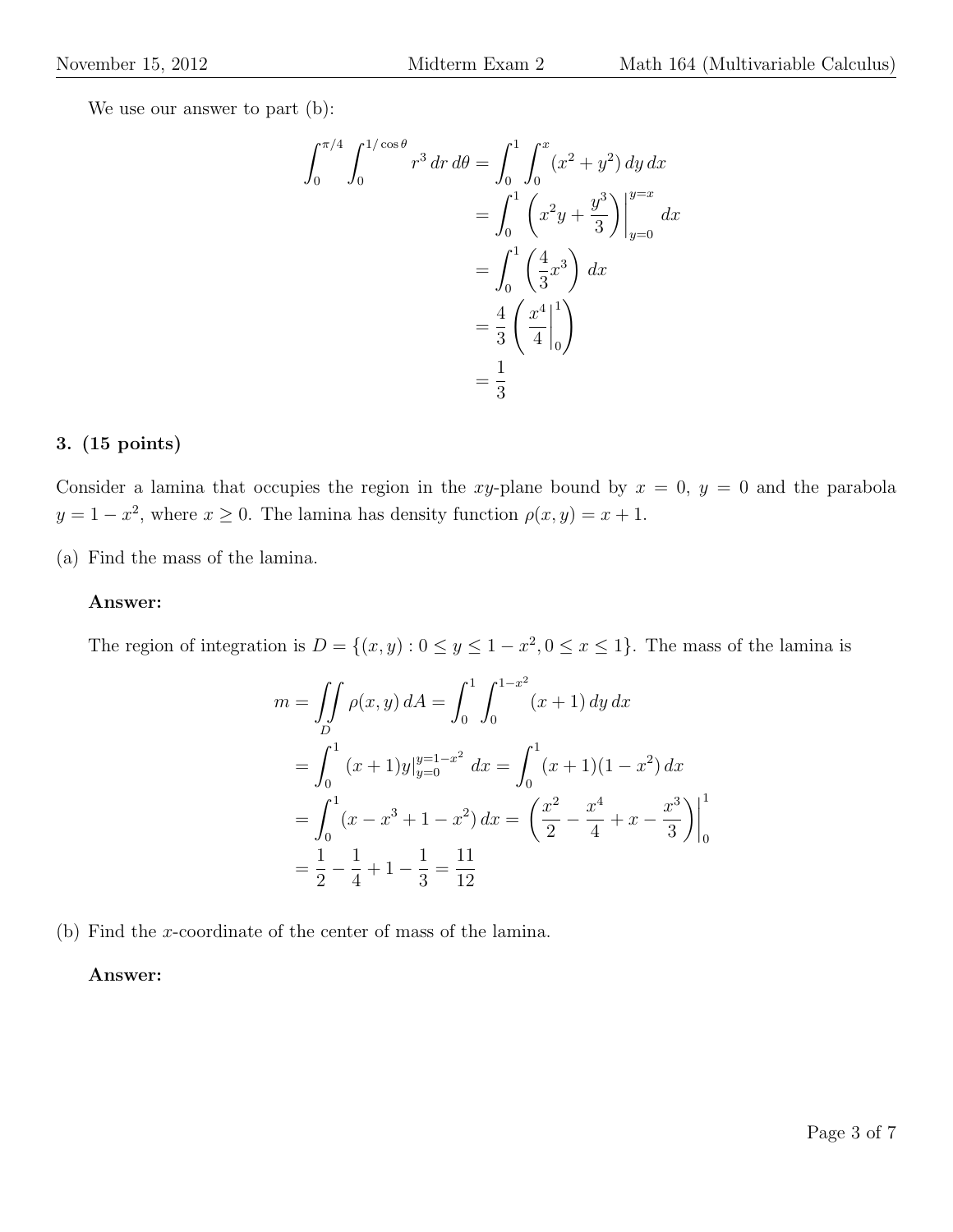$$
\overline{x} = \frac{1}{m} \iint_{D} x\rho(x, y) dA = \frac{12}{11} \int_{0}^{1} \int_{0}^{1-x^{2}} x(x + 1) dy dx
$$
  
\n
$$
= \frac{12}{11} \int_{0}^{1} (x^{2} + x) y \Big|_{y=0}^{y=1-x^{2}} dx = \frac{12}{11} \int_{0}^{1} (x^{2} + x) (1 - x^{2}) dx
$$
  
\n
$$
= \frac{12}{11} \int_{0}^{1} (x^{2} - x^{4} + x - x^{3}) dx = \frac{12}{11} \left( \frac{x^{3}}{3} - \frac{x^{5}}{5} + \frac{x^{2}}{2} - \frac{x^{4}}{4} \right) \Big|_{0}^{1}
$$
  
\n
$$
= \frac{12}{11} \left( \frac{1}{3} - \frac{1}{5} + \frac{1}{2} - \frac{1}{4} \right) = \frac{23}{55}
$$

# 4. (10 points)

Let B be the ball  $x^2 + y^2 + z^2 \leq a^2$  of radius a. Its volume  $\frac{4\pi a^3}{2}$ 3 can be computed as a triple integral  $\int \int$ B  $dV$ . Set up iterated integrals for computing this triple integral in

(a) rectangular coordinates.

## Answer:

 $\int_a^a$  $-a$  $\int \sqrt{a^2-x^2}$  $-\sqrt{a^2-x^2}$ Z  $\sqrt{a^2-x^2-y^2}$  $\int_{-\sqrt{a^2-x^2-y^2}}$  dz dy dx

(b) cylindrical coordinates.

Answer:

$$
\int_0^{2\pi} \int_0^a \int_{-\sqrt{a^2 - r^2}}^{\sqrt{a^2 - r^2}} r \, dz \, dr \, d\theta
$$

(c) spherical coordinates.

Answer:

$$
\int_0^{2\pi} \int_0^{\pi} \int_0^a \rho^2 \sin \phi \, d\rho \, d\phi \, d\theta
$$

5. (15 points)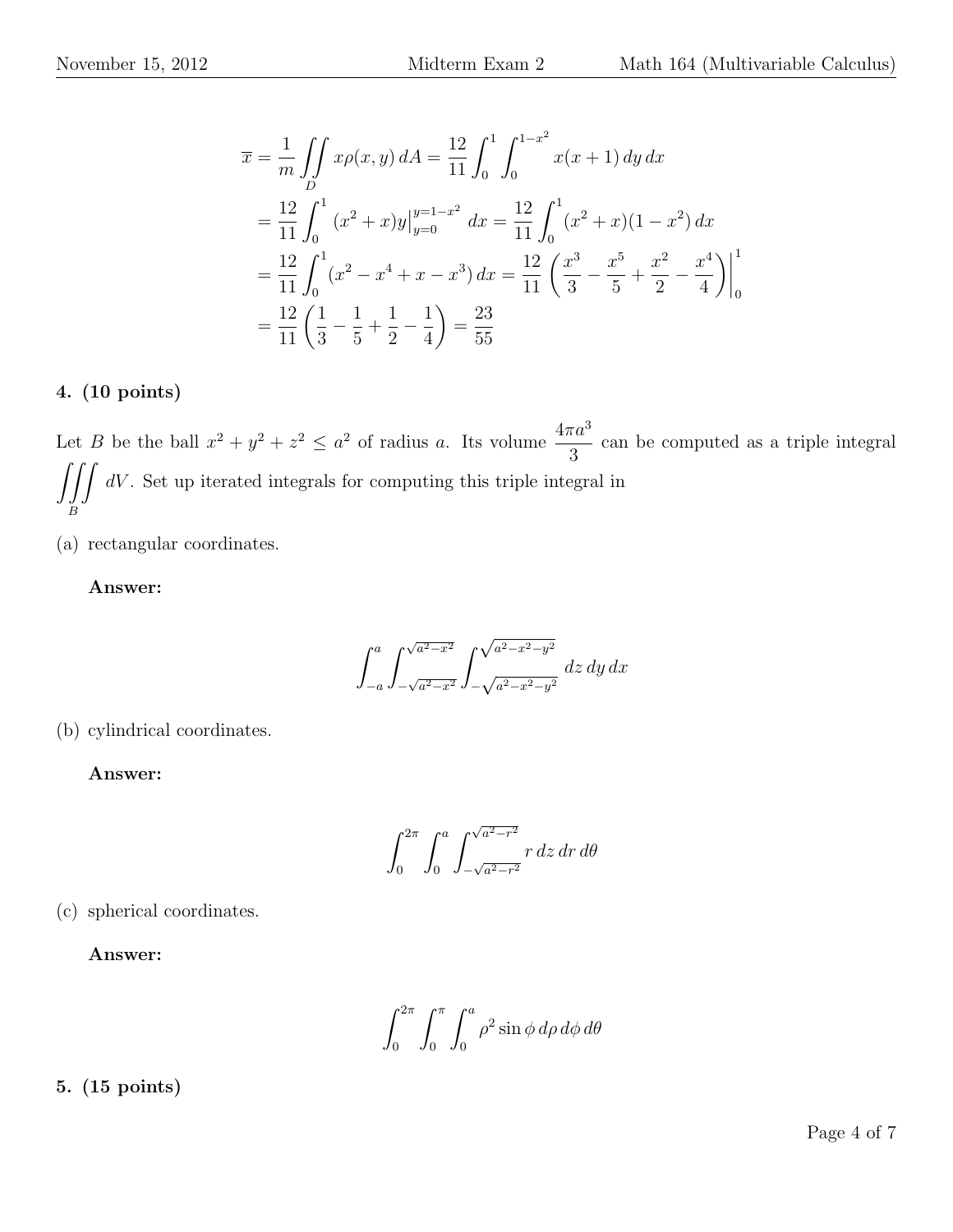Evaluate the triple integral by converting to cylindrical coordinates:

$$
\int_0^1 \int_0^{\sqrt{1-x^2}} \int_1^{2-\sqrt{x^2+y^2}} \frac{xy}{(x^2+y^2)\sqrt{x^2+y^2}} \, dz \, dy \, dx
$$

Answer:

$$
\int_{0}^{1} \int_{0}^{\sqrt{1-x^{2}}} \int_{1}^{2-\sqrt{x^{2}+y^{2}}} \frac{xy}{(x^{2}+y^{2})\sqrt{x^{2}+y^{2}}} dz dy dx
$$
  
= 
$$
\int_{0}^{\pi/2} \int_{0}^{1} \int_{1}^{2-r} \frac{(r \cos \theta)(r \sin \theta)}{r^{2}r} r dz dr d\theta
$$
  
= 
$$
\int_{0}^{\pi/2} \int_{0}^{1} \int_{1}^{2-r} \cos \theta \sin \theta dz dr d\theta
$$
  
= 
$$
\int_{0}^{\pi/2} \int_{0}^{1} \cos \theta \sin \theta (z|_{1}^{2-r}) dr d\theta
$$
  
= 
$$
\int_{0}^{\pi/2} \cos \theta \sin \theta d\theta \int_{0}^{1} (1-r) dr
$$
  
= 
$$
\frac{\sin^{2} \theta}{2} \Big|_{0}^{\pi/2} \left(r - \frac{r^{2}}{2}\right) \Big|_{0}^{1}
$$
  
= 
$$
\frac{1}{2} \cdot \frac{1}{2} = \frac{1}{4}
$$

#### 6. (15 points)

Let R be the triangular region in the xy-plane whose vertices have coordinates  $(-1, -3)$ ,  $(3, 1)$  and  $(0, 0)$ . Let  $T$  be the transformation from the uv-plane to the xy-plane given by

$$
T(u, v) = (3u + v, 3v + u).
$$

(a) There are three points in the uv-plane whose images under the transformation are the vertices of the triangle. What are these three points?

#### Answer:

For each given point  $(x, y)$ , we need to find  $(u, v)$  such that  $T(u, v) = (x, y)$ . Note that  $T(0, 0) = (0, 0)$ ,  $T(0, -1) = (-1, -3)$ , and  $T(1, 0) = (3, 1)$ . Therefore the three points asked for are  $(0, 0)$ ,  $(0, -1)$ , and  $(1, 0).$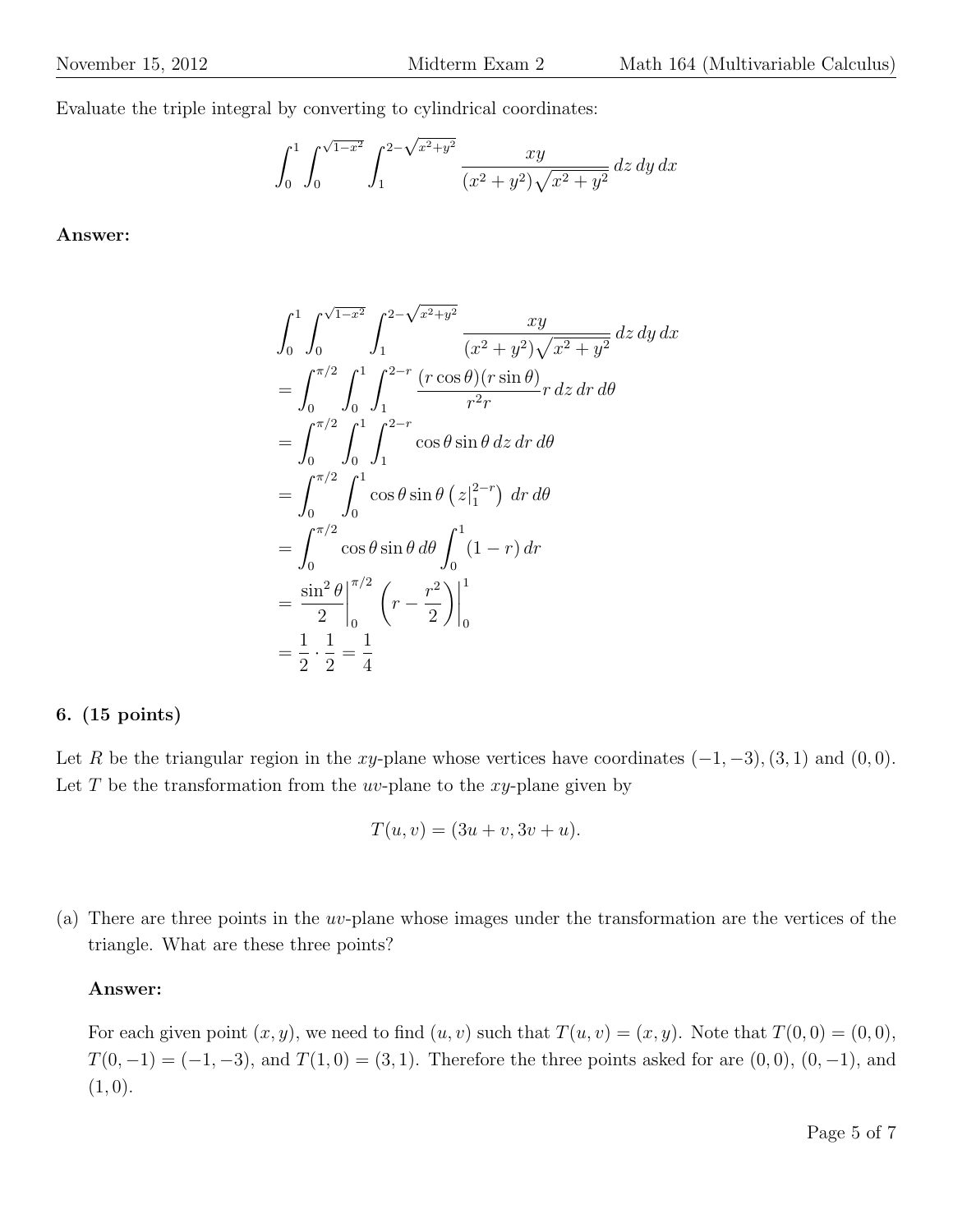(b) What is the Jacobian of this transformation?

### Answer:

$$
\frac{\partial(x,y)}{\partial(u,v)} = \begin{vmatrix} \frac{\partial x}{\partial u} & \frac{\partial x}{\partial v} \\ \frac{\partial y}{\partial u} & \frac{\partial y}{\partial v} \end{vmatrix} = \begin{vmatrix} 3 & 1 \\ 1 & 3 \end{vmatrix} = 9 - 1 = 8
$$

(c) Evaluate the following double integral:

$$
\iint\limits_R (x - 3y) \, dA
$$

#### Answer:

Let D denote the region in the uv-plane such that  $T(D) = R$ . From part (a), we know that this is the triangle in the uv-plane bounded by the lines  $u = 0$ ,  $v = 0$ , and  $v = u - 1$ . That is,  $D = \{(u, v) :$  $u - 1 \le v \le 0, 0 \le u \le 1$ . Using change of variables,

$$
\iint_{R} (x - 3y) dA = \int_{0}^{1} \int_{u-1}^{0} (3u + v - 3(3v + u)) \left| \frac{\partial(x, y)}{\partial(u, v)} \right| dv du
$$
  
\n
$$
= - \int_{0}^{1} \int_{0}^{u-1} (-8v)(8) dv du
$$
  
\n
$$
= 64 \int_{0}^{1} \int_{0}^{u-1} v dv du
$$
  
\n
$$
= 64 \int_{0}^{1} \left| \frac{v^{2}}{2} \right|_{0}^{u-1} du
$$
  
\n
$$
= 32 \int_{0}^{1} (u^{2} - 2u + 1) du
$$
  
\n
$$
= 32 \left( \frac{u^{3}}{3} - u^{2} + u \right) \Big|_{0}^{1}
$$
  
\n
$$
= \frac{32}{3}
$$

### 7. (15 points)

Evaluate

$$
\iiint\limits_{\mathcal{B}} z e^{(x^2+y^2+z^2)^2} dV
$$